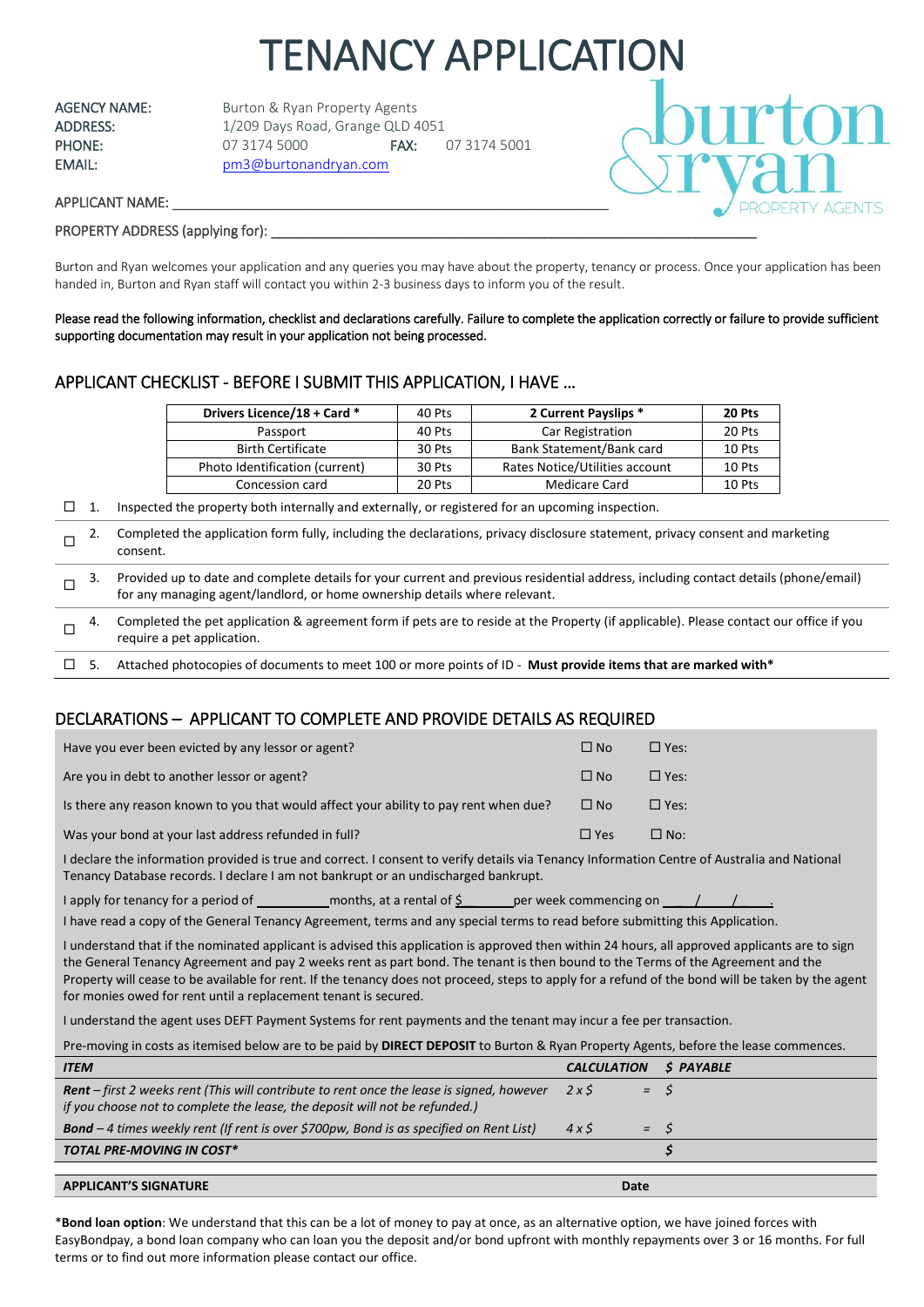## PERSONAL DETAILS

| NAME<br><u> 1980 - John Stone, Amerikaansk politiker (* 1918)</u> |  | D.O.B                              |                       |  |
|-------------------------------------------------------------------|--|------------------------------------|-----------------------|--|
|                                                                   |  |                                    |                       |  |
| DRIVERS LICENCE NO ______________________                         |  | PASSPORT NO ______________________ | $EXP$ _______________ |  |
|                                                                   |  |                                    |                       |  |
|                                                                   |  |                                    |                       |  |
|                                                                   |  |                                    |                       |  |

# CURRENT TENANCY / OWNERSHIP DETAILS

| ARE YOU CURRENTLY: $\Box$ RENT THROUGH AN AGENCY/PRIVATE LANDLORD $\Box$ OWN YOUR OWN PROPERTY $\Box$ LIVE WITH FAMILY |  |  |
|------------------------------------------------------------------------------------------------------------------------|--|--|
|                                                                                                                        |  |  |
|                                                                                                                        |  |  |
| PERIOD OF OCCUPANCY <u>__________________________</u>                                                                  |  |  |
|                                                                                                                        |  |  |
|                                                                                                                        |  |  |
|                                                                                                                        |  |  |

# PREVIOUS TENANCY / OWNERSHIP DETAILS

| DID YOU PREVIOUSLY: □ RENT THROUGH AN AGENCY/PRIVATE LANDLORD □ OWN YOUR OWN PROPERTY □ LIVE WITH FAMILY |  |
|----------------------------------------------------------------------------------------------------------|--|
|                                                                                                          |  |
|                                                                                                          |  |
|                                                                                                          |  |
|                                                                                                          |  |
|                                                                                                          |  |
|                                                                                                          |  |
| <b>CURRENT EMPLOYMENT - PLEASE ENSURE TO ATTACH 2 CURRENT PAYSLIPS SHOWING THE INCOME</b>                |  |
|                                                                                                          |  |
|                                                                                                          |  |
|                                                                                                          |  |
|                                                                                                          |  |

ANNUAL SALARY \$\_\_\_\_\_\_\_\_\_\_\_\_\_\_\_\_\_\_\_\_\_\_\_\_\_\_\_\_\_\_\_\_\_\_\_\_\_\_\_\_\_ NET WEEKLY \$\_\_\_\_\_\_\_\_\_\_\_\_\_\_\_\_\_\_\_\_\_\_\_\_\_\_\_\_\_\_\_\_\_\_\_\_\_\_\_

IF LENGTH OF EMPLOYMENT IS SHORTER THAN 6 MONTHS PLEASE STATE YOUR PREVIOUS OCCUPANCY AND LENGTH OF

EMPLOYMENT: \_\_\_\_\_\_\_\_\_\_\_\_\_\_\_\_\_\_\_\_\_\_\_\_\_\_\_\_\_\_\_\_\_\_\_\_\_\_\_\_\_\_\_\_\_\_\_\_\_\_\_\_\_\_\_\_\_\_\_\_\_\_\_\_\_\_\_\_\_\_\_\_\_\_\_\_\_\_\_\_\_

| IF SELF EMPLOYED - PLEASE ENSURE TO ATTACH YOUR PROFIT AND LOSS STATEMENT OR BANK STATEMENT SHOWING PAYMENT BEING                                                                                                              |                          |  |
|--------------------------------------------------------------------------------------------------------------------------------------------------------------------------------------------------------------------------------|--------------------------|--|
| RECEIVED FOR AT LEAST 3 MONTHS                                                                                                                                                                                                 |                          |  |
|                                                                                                                                                                                                                                | POSITION <b>POSITION</b> |  |
| NATURE OF EMPLOYMENT TO THE RESERVE THE RESERVE THAT A RESERVE THE RESERVE THAT A RESERVE THAT A RESERVE THAT A RESERVE THAT A RESERVE THAT A RESERVE THAT A RESERVE THAT A RESERVE THAT A RESERVE THAT A RESERVE THAT A RESER |                          |  |
| $ANNUAL SALARY$ \$                                                                                                                                                                                                             |                          |  |
| ACCOUNTANT NAME                                                                                                                                                                                                                | ACCOUNTANT NUMBER        |  |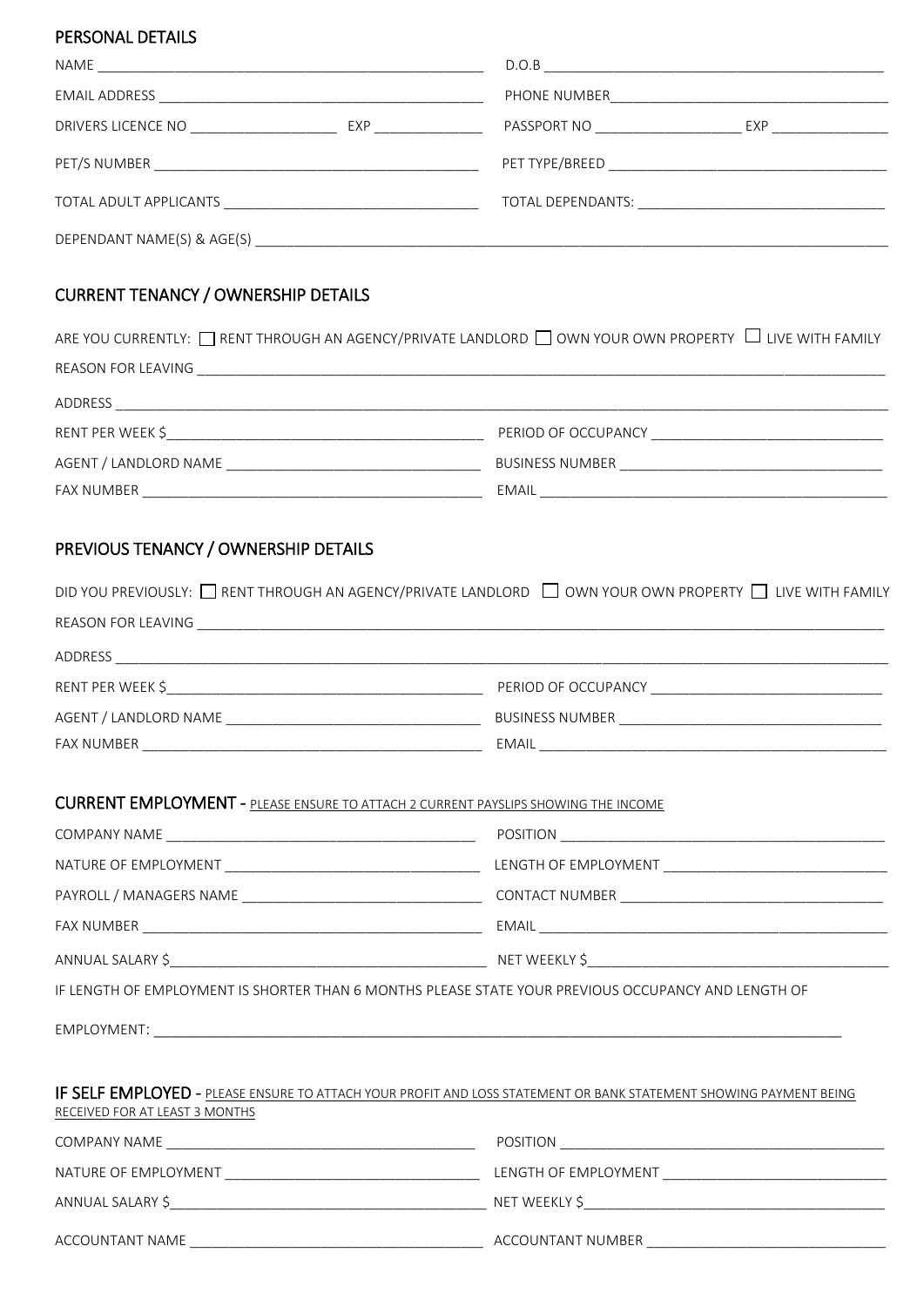## ARE YOU STUDYING? -

| NAME OF COURSE AND LOCATION<br><u> 2000 - 2000 - 2000 - 2000 - 2000 - 2000 - 2000 - 2000 - 2000 - 2000 - 2000 - 2000 - 2000 - 2000 - 2000 - 200</u> |                                                                                                                |  |
|-----------------------------------------------------------------------------------------------------------------------------------------------------|----------------------------------------------------------------------------------------------------------------|--|
| DURATION<br><u> 1989 - John Stein, Amerikaansk politiker (* 1908)</u>                                                                               | LENGTH OF STUDY The Contract of the Contract of the Contract of the Contract of the Contract of the Contract o |  |
| EXPECTED COMPLETION DATE <b>And Construct Company of the Company of Company Company of Company Company</b>                                          |                                                                                                                |  |
| ARE YOU RECEIVING A GOVERNMENT INCOME OR OTHER INCOME THAT WILL ASSIST YOU WITH PAYING THE                                                          |                                                                                                                |  |

RENT? - PLEASE ENSURE TO ATTACH EVIDENCE, FOR EXAMPLE A COPY OF YOUR CENTRELINK STATEMENT

PLEASE PROVIDE DETAILS

CENTERLINK INCOME WEEKLY \$

# EMERGENCY CONTACT DETAILS OF CLOSEST RELATIVES THAT WILL NOT BE RESIDING WITH YOU

| 1.             |                    |                                                                                                                                                                                                                                |
|----------------|--------------------|--------------------------------------------------------------------------------------------------------------------------------------------------------------------------------------------------------------------------------|
|                | ADDRESS            |                                                                                                                                                                                                                                |
|                | HOME NUMBER        |                                                                                                                                                                                                                                |
| 2 <sub>1</sub> |                    |                                                                                                                                                                                                                                |
|                | ADDRESS            |                                                                                                                                                                                                                                |
|                | <b>HOME NUMBER</b> | MOBILE NUMBER NAMES AND THE STATE OF THE STATE OF THE STATE OF THE STATE OF THE STATE OF THE STATE OF THE STATE OF THE STATE OF THE STATE OF THE STATE OF THE STATE OF THE STATE OF THE STATE OF THE STATE OF THE STATE OF THE |

# UTILITIES



**YES!!** I would like On The Move to contact me to arrange my connections.

Terms & Conditions - By ticking the box above, you are consenting to On The Move contacting you to arrange your services. On The Move may need to disclose personal information to utility companies to arrange your services. Please see On The Move's Privacy Policy at www.onthemove.com.au. On The Move and your Agent may receive a benefit for arranging your services. On The Move & your agent do not accept responsibility for any delay or failure to connect your services. Standard connection fees & bonds may apply.